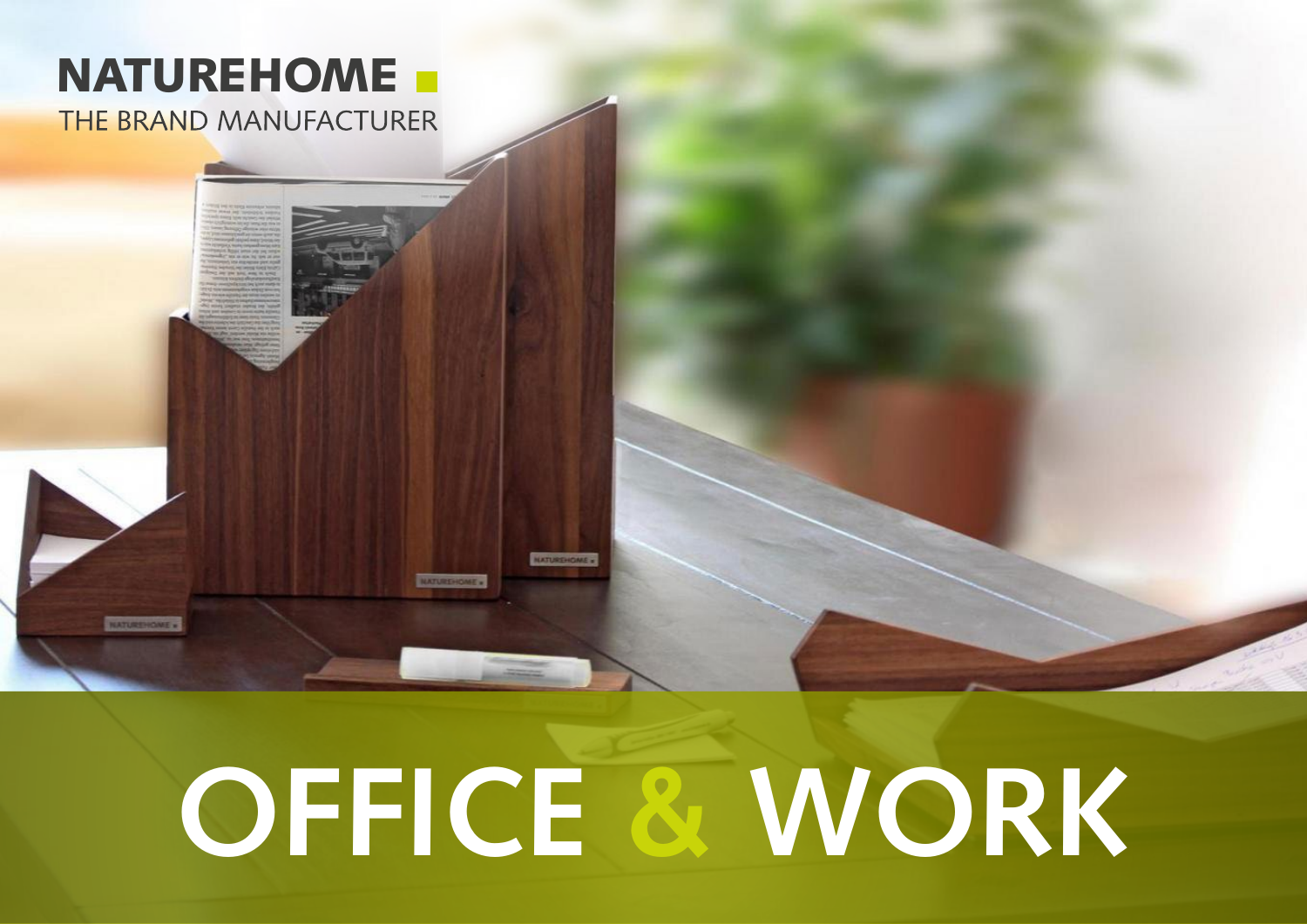## **LIVING ORGANIC DESIGN**

For NATUREHOME sustainability is more than just a word. We take care of the environment in every step of our business. As a manufacturer and retailer for small furniture, wooden office accessories and different items for home and living we create high-qualitity products that can be passed on for generations.

Especially in e-commerce sustainability is not selfevident. For that reason NATUREHOME takes care for recyclable packaging, short transport routes and pol lution-free ingredients. But the best way to serve the environment are our long lasting products that can be used for a lifetime. Every piece of furniture is made of certified wood like oak, beech or walnut from European forests. In our small manufactures in Europe we produce timeless design products combining solid handwork with elegant shapes.

In our catalogue we will present our office lines CLASSIC, ECO and SKRIPT to you. Enjoy!

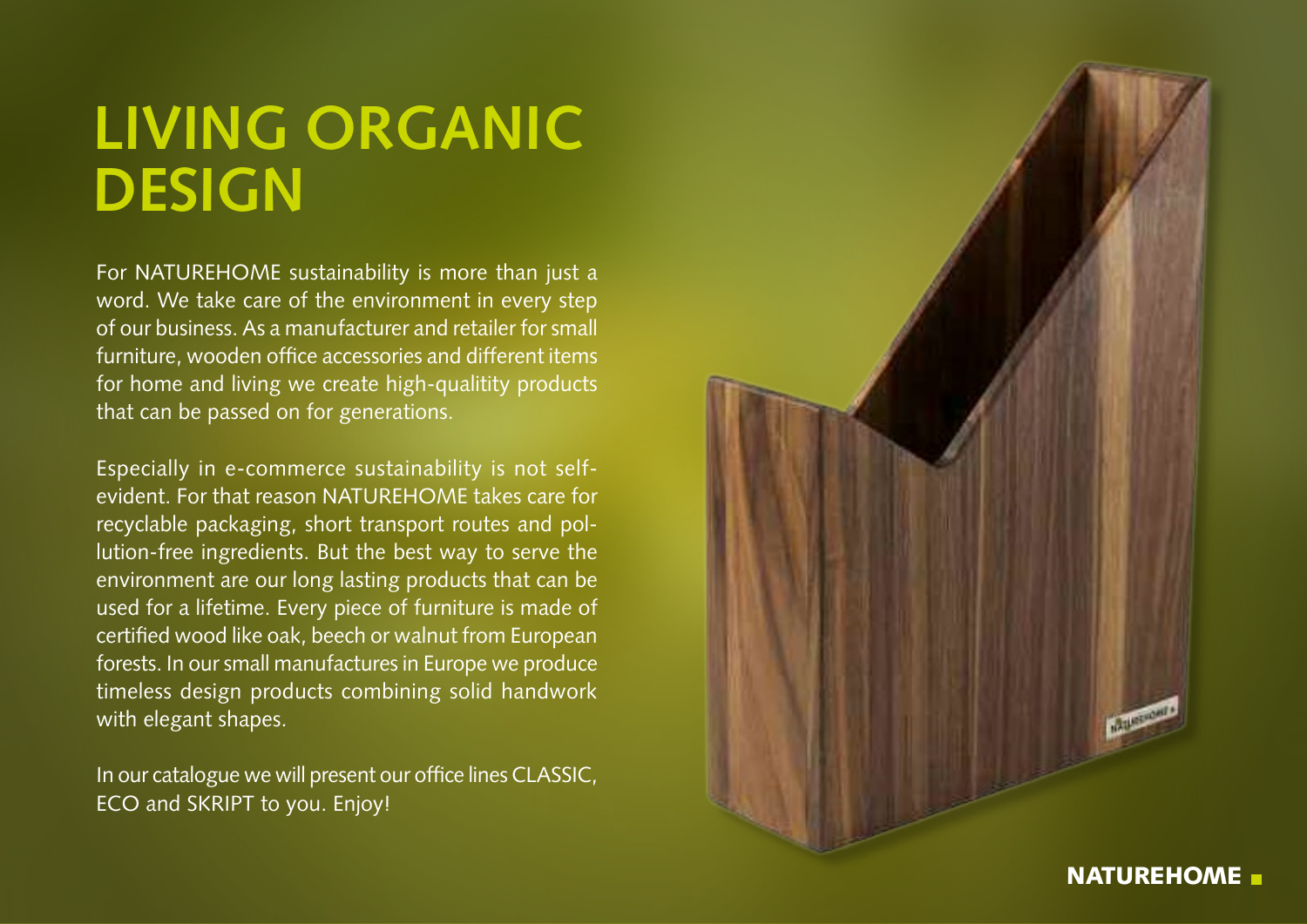#### **NATUREHOME OFFICE "CLASSIC"**

If you prefer a clean, sophisticated and elegant design, NATUREHOME Classic is exactly what you need. The Classic line provides office accessories like pencil boxes, paper trays, file holders and paper bins made from solid wood. Classics natural look and smooth surface attracts both eyes and hands every time you use the items. You can choose between oak, beech and walnut. The material is FSC-certified and a product of sustainable forestry.











|                             | <b>NOTE BOX</b> |               | <b>PENCIL BOX</b> |               | <b>OFFICE BUTLER</b> |                              | <b>LETTER TRAY</b> |               | <b>MAGAZINE RACK</b>     |               | <b>WASTEBASKET</b> |               |
|-----------------------------|-----------------|---------------|-------------------|---------------|----------------------|------------------------------|--------------------|---------------|--------------------------|---------------|--------------------|---------------|
|                             | <b>PRICE</b>    | <b>SKU</b>    | <b>PRICE</b>      | <b>SKU</b>    | <b>PRICE</b>         | <b>SKU</b>                   | <b>PRICE</b>       | <b>SKU</b>    | <b>PRICE</b>             | <b>SKU</b>    | <b>PRICE</b>       | <b>SKU</b>    |
| Beech nature oiled          | 13,87 €         | <b>NH8803</b> | 13,87 €           | <b>NH4300</b> | $37,40 \in$          | <b>NH4297</b>                | 33,19€             | <b>NH8802</b> | $\vert$ 33,19 $\epsilon$ | <b>NH8801</b> | 57,98€             | <b>NH4296</b> |
| Walnut tree<br>nature oiled | 16,39€          | <b>NH8804</b> | 20,17 €           | <b>NH4302</b> | 50,00 €              | $\overline{\textsf{NH4299}}$ | 41,60 €            | NH8806        | 41,60 €                  | <b>NH8805</b> | 74,97€             | <b>NH4288</b> |
| Oak nature oiled            | 14,71 €         | <b>NH8983</b> | 16,39€            | <b>NH4301</b> | 41,60 €              | <b>NH4298</b>                | 36,55 €            | <b>NH8982</b> | $36,55 \in$              | <b>NH8973</b> | 66,39€             | <b>NH4295</b> |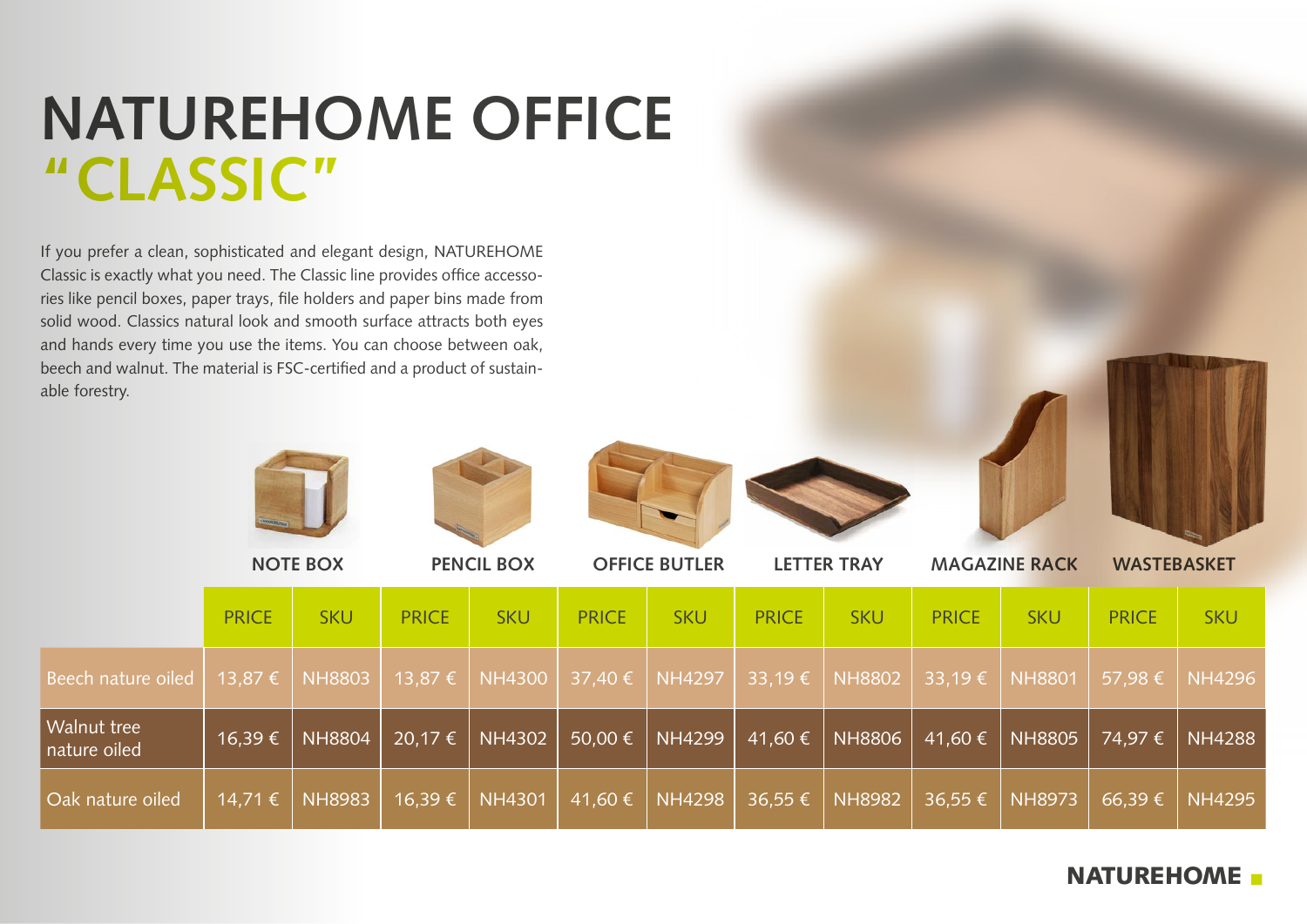#### **NATUREHOME OFFICE "ECO"**

The beech line NATUREHOME "Eco" can easily be recognised because of its characteristic natural look. With its light colour "Eco" creates a natural and comfortable atmosphere in your working place. The surface is perfectly smooth, oiled and scratch resistant. "Eco" paper bins, file holders and paper trays made from solid wood will be a reliable companion during stressful working days.







 **NOTE BOX LETTER TRAY MAGAZINE RACK WASTEBASKET**

|                                                                                                | <b>PRICE</b> | <b>SKU</b> | <b>PRICE</b> | SKU | <b>PRICE</b> | <b>SKU</b> | <b>PRICE</b> | <b>SKU</b> |
|------------------------------------------------------------------------------------------------|--------------|------------|--------------|-----|--------------|------------|--------------|------------|
| Beech nature oiled   10,50 €   NH4053   24,79 €   NH4051   24,79 €   NH4050   33,19 €   NH4052 |              |            |              |     |              |            |              |            |

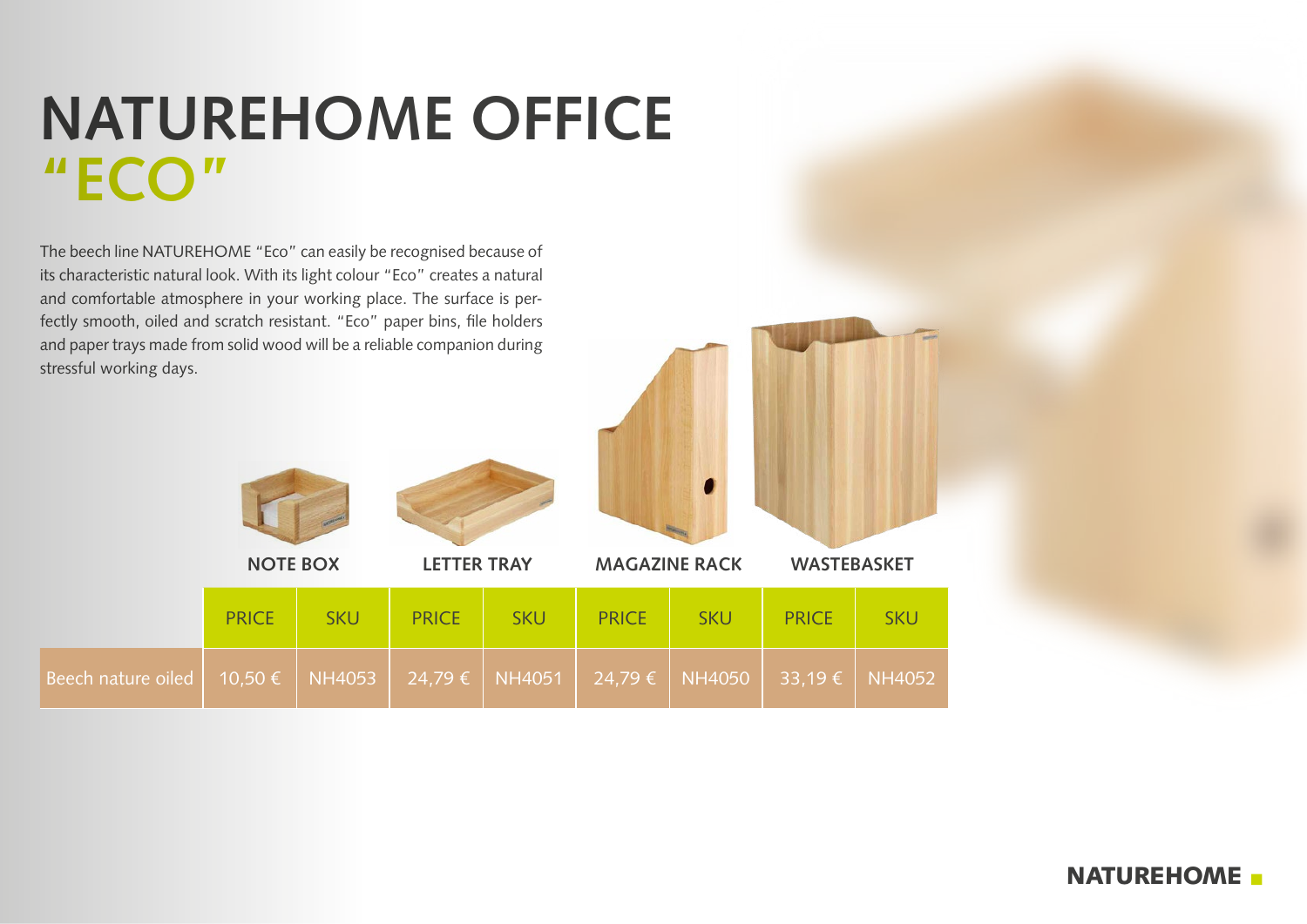### **NATUREHOME OFFICE "SKRIPT"**

Our designers and ourselves are very proud of the remarkable look of NATUREHOME "Skript". Pencil boxes, paper trays, file holders, paper bins and much more will help you to keep everything in its place. "Skript" provides you a wide range of products and you can choose between oak, beech and walnut.

NATUREHOME "Skript" was nominated for the Green Design Award. Its elegant and innovative look combines usability and a characteristic design that brings a visual highlight to your office.











|                             | <b>PEN TRAY</b> |               | <b>NOTE BOX</b> |               | <b>LETTER TRAY</b> |               | <b>MAGAZINE RACK</b> |               | <b>WASTEBASKET</b> |               | <b>NEWSPAPER STANDS</b> |               |
|-----------------------------|-----------------|---------------|-----------------|---------------|--------------------|---------------|----------------------|---------------|--------------------|---------------|-------------------------|---------------|
|                             | <b>PRICE</b>    | <b>SKU</b>    | <b>PRICE</b>    | <b>SKU</b>    | <b>PRICE</b>       | <b>SKU</b>    | <b>PRICE</b>         | <b>SKU</b>    | <b>PRICE</b>       | <b>SKU</b>    | <b>PRICE</b>            | <b>SKU</b>    |
| <b>Beech nature oiled</b>   | $13,03 \in$     | <b>NH8813</b> | 18,07 €         | <b>NH8809</b> | 54,20 €            | <b>NH8816</b> | 50,00 €              | <b>NH8807</b> | 83,19€             | <b>NH8811</b> | $58,40 \in$             | NH4055        |
| Walnut tree<br>nature oiled | $16,39 \in$     | <b>NH8812</b> | 24,79€          | <b>NH8808</b> | 66,81€             | <b>NH8814</b> | $66,81 \t\epsilon$   |               | NH8815   125,21 €  | <b>NH8810</b> | 92,02 $\epsilon$        | NH4057        |
| Oak nature oiled            | 14,71 €         | <b>NH8972</b> | 20,59€          | <b>NH8970</b> | 58,40€             | <b>NH8969</b> | 58,40 €              | <b>NH8968</b> | 100,00 €           | <b>NH8971</b> | 66,81€                  | <b>NH4059</b> |